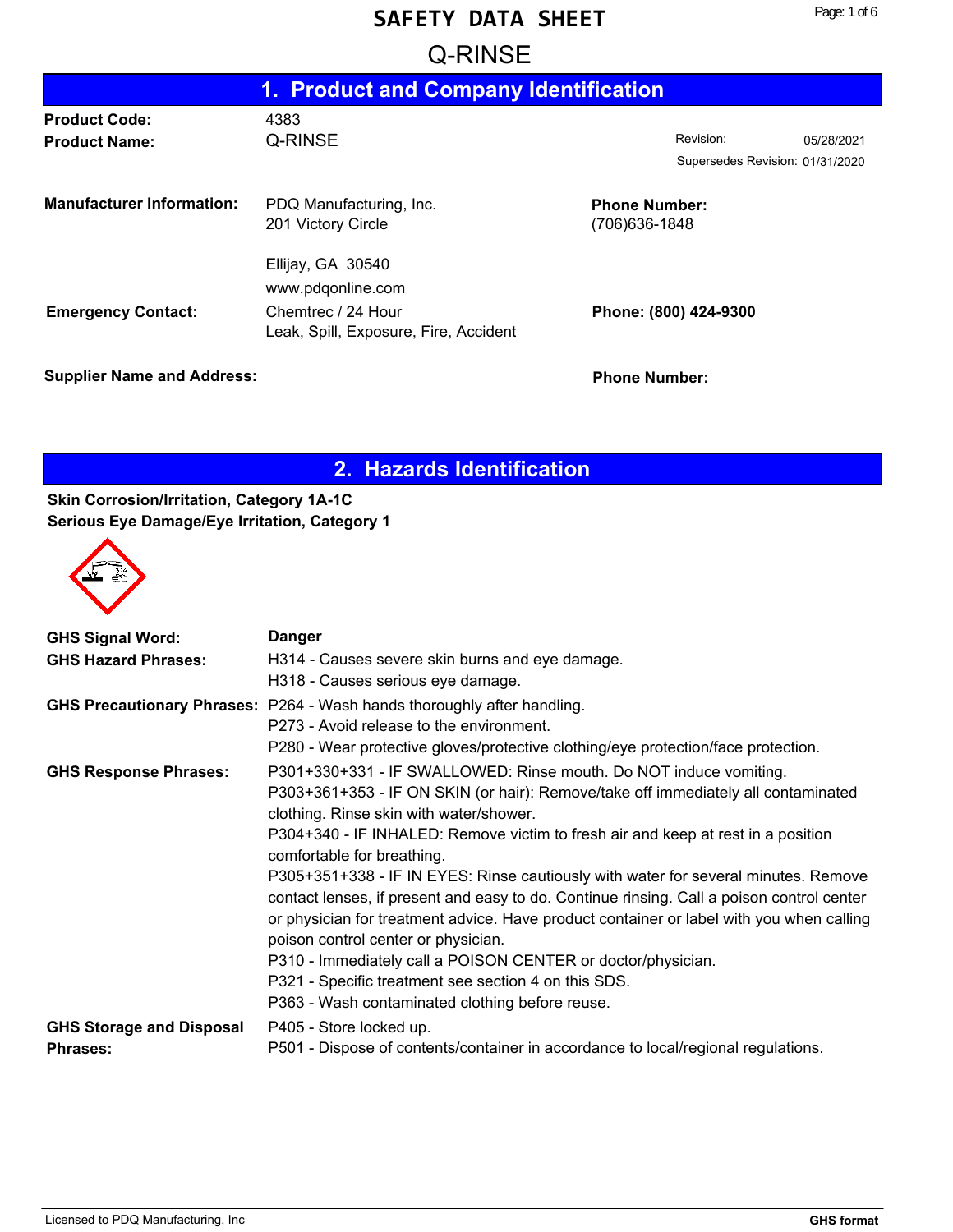#### Page: 2 of 6

# **SAFETY DATA SHEET**

|                                                         |                                  |                                                                                                    | Q-RINSE                                                                                                                                                                                  |
|---------------------------------------------------------|----------------------------------|----------------------------------------------------------------------------------------------------|------------------------------------------------------------------------------------------------------------------------------------------------------------------------------------------|
| <b>Potential Health Effects</b><br>(Acute and Chronic): |                                  |                                                                                                    | Harmful if swallowed. Causes severe skin burns and eye damage. Toxic to aquatic life.                                                                                                    |
| Inhalation:                                             |                                  | Harmful if inhaled.                                                                                |                                                                                                                                                                                          |
| <b>Skin Contact:</b>                                    |                                  | Contact may cause burns to skin and eyes.                                                          |                                                                                                                                                                                          |
| <b>Eye Contact:</b>                                     |                                  | Contact may cause burns to skin and eyes.                                                          |                                                                                                                                                                                          |
|                                                         | 3.                               |                                                                                                    | <b>Composition/Information on Ingredients</b>                                                                                                                                            |
| CAS#                                                    |                                  | <b>Hazardous Components (Chemical Name)</b>                                                        | <b>Concentration</b>                                                                                                                                                                     |
| 68424-85-1                                              | Quaternary ammonium<br>chlorides | compounds, benzyl-C12-16-alkyldimethyl,                                                            | $1.6 - 4.8 %$                                                                                                                                                                            |
| 32426-11-2                                              |                                  | 1-Decanaminium, N,N-Dimethyl-N-octyl-, chloride 0.8-2.4 %<br>{Decyldimethyloctylammonium chloride} |                                                                                                                                                                                          |
| 7173-51-5                                               |                                  | 1-Decanaminium, N-Decyl-N,N-dimethyl-, chloride 0.8 -2.4 %                                         |                                                                                                                                                                                          |
| 5538-94-3                                               |                                  | 1-Octanaminium, N,N-Dimethyl-N-octyl-, chloride 0.8-2.4 %                                          |                                                                                                                                                                                          |
| 64-17-5                                                 | Ethyl alcohol {Ethanol}          |                                                                                                    | $0.5 - 1.5 %$                                                                                                                                                                            |
|                                                         |                                  |                                                                                                    | <b>4. First Aid Measures</b>                                                                                                                                                             |
| <b>Emergency and First Aid</b><br><b>Procedures:</b>    |                                  |                                                                                                    |                                                                                                                                                                                          |
| In Case of Inhalation:                                  |                                  | breathing. Call a POISON CENTER or doctor/physician.                                               | If breathing is difficult, remove to fresh air and keep at rest in a position comfortable for                                                                                            |
| In Case of Skin Contact:                                |                                  | or doctor/physician.                                                                               | IF ON SKIN (or hair): Remove/take off immediately all contaminated clothing. Rinse skin<br>with water/shower. Wash contaminated clothing before reuse. Call a POISON CENTER              |
| In Case of Eye Contact:                                 |                                  | POISON CENTER or doctor/physician.                                                                 | Flush eyes with plenty of water for at least 15 minutes, occasionally lifting the upper and<br>lower eyelids. Remove contact lenses, if present and easy to do. Continue rinsing. Call a |
| In Case of Ingestion:                                   |                                  | doctor/physician.                                                                                  | IF SWALLOWED: Rinse mouth. Do NOT induce vomiting. Call a POISON CENTER or                                                                                                               |
|                                                         |                                  |                                                                                                    | <b>5. Fire Fighting Measures</b>                                                                                                                                                         |
| <b>Flash Pt:</b>                                        |                                  | 0.00 F                                                                                             |                                                                                                                                                                                          |
| <b>Explosive Limits:</b>                                |                                  | LEL:                                                                                               | UEL:                                                                                                                                                                                     |
| <b>Autoignition Pt:</b>                                 |                                  |                                                                                                    |                                                                                                                                                                                          |
|                                                         |                                  | Suitable Extinguishing Media: Water spray, fog or alcohol-resistant foam.                          |                                                                                                                                                                                          |
| <b>Fire Fighting Instructions:</b>                      |                                  | and collect water used to fight fire.                                                              | Containers can build up pressure if exposed to heat (fire). Runoff from fire control or<br>dilution water may cause pollution. Water runoff can cause environmental damage. Dike         |

**Flammable Properties and Hazards:**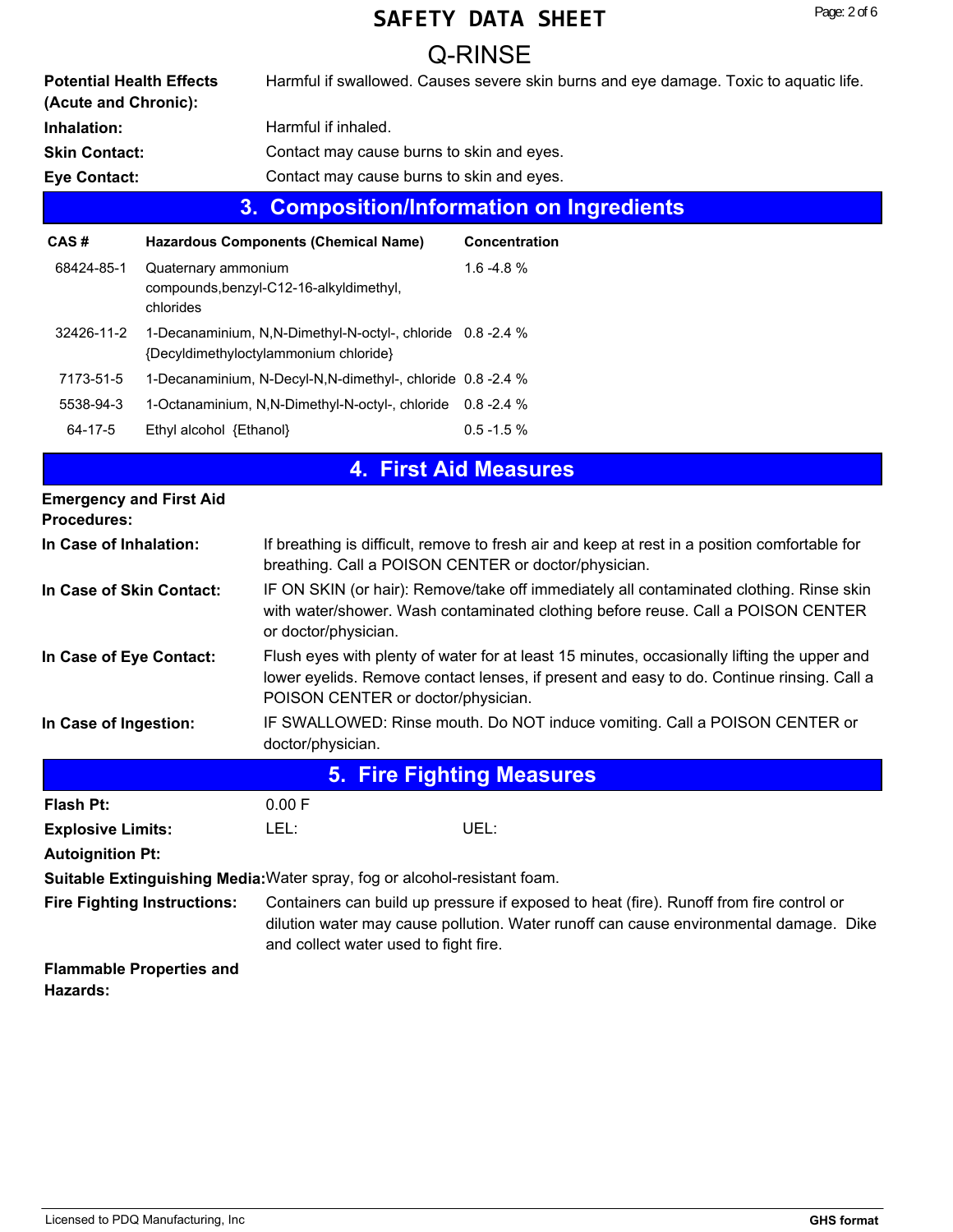|                                                                |                                                     |                                       | 6. Accidental Release Measures                                                                                                                                           |                  |                     |
|----------------------------------------------------------------|-----------------------------------------------------|---------------------------------------|--------------------------------------------------------------------------------------------------------------------------------------------------------------------------|------------------|---------------------|
| <b>Protective Precautions,</b><br><b>Emergency Procedures:</b> | <b>Protective Equipment and</b>                     | Chemical resistant boots.             | For personal protection see section 8. Impervious gloves. Chemical safety goggles.                                                                                       |                  |                     |
|                                                                | <b>Environmental Precautions:</b>                   |                                       | Do not discharge directly into the environment or into the sewer system. Avoid spillage<br>reaches watercourses and sewerage systems.                                    |                  |                     |
| <b>Material Is Released Or</b><br>Spilled:                     | <b>Steps To Be Taken In Case</b>                    |                                       | Evacuate personnel to safe areas. Avoid contact with eyes, skin, and clothing.                                                                                           |                  |                     |
|                                                                |                                                     |                                       | 7. Handling and Storage                                                                                                                                                  |                  |                     |
| Handling:                                                      | <b>Precautions To Be Taken in</b>                   |                                       | Do not ingest or inhale. Do not get in eyes, on skin or clothing. Do not breathe dust, mist,<br>or vapor. Use with adequate ventilation. Wash thoroughly after handling. |                  |                     |
| Storing:                                                       | <b>Precautions To Be Taken in</b>                   |                                       | Store in original container. Keep out of reach of children.                                                                                                              |                  |                     |
|                                                                |                                                     |                                       | 8. Exposure Controls/Personal Protection                                                                                                                                 |                  |                     |
| CAS#                                                           | <b>Partial Chemical Name</b>                        |                                       | <b>OSHA TWA</b>                                                                                                                                                          | <b>ACGIH TWA</b> | <b>Other Limits</b> |
| 68424-85-1                                                     | Quaternary ammonium<br>yl, chlorides                | compounds, benzyl-C12-16-alkyldimeth  |                                                                                                                                                                          |                  |                     |
| 32426-11-2                                                     | 1-Decanaminium,<br>N,N-Dimethyl-N-octyl-, chloride  | {Decyldimethyloctylammonium chloride} |                                                                                                                                                                          |                  |                     |
| 7173-51-5                                                      | 1-Decanaminium,<br>N-Decyl-N,N-dimethyl-, chloride  |                                       |                                                                                                                                                                          |                  |                     |
| 5538-94-3                                                      | 1-Octanaminium,<br>N, N-Dimethyl-N-octyl-, chloride |                                       |                                                                                                                                                                          |                  |                     |
| 64-17-5                                                        | Ethyl alcohol {Ethanol}                             |                                       | PEL: 1000 ppm                                                                                                                                                            | TLV: 1000 ppm    |                     |
| <b>Respiratory Equipment</b><br>(Specify Type):                |                                                     |                                       | Respirator protection is not normally required.                                                                                                                          |                  |                     |
| <b>Eye Protection:</b>                                         |                                                     | EN166.                                | Wear appropriate protective eyeglasses or chemical safety goggles as described by<br>OSHA's eye and face protection regulations in 29 CFR 1910.133 or European Standard  |                  |                     |
| <b>Protective Gloves:</b>                                      |                                                     |                                       | Use of gloves is recommended.                                                                                                                                            |                  |                     |
|                                                                | <b>Other Protective Clothing:</b>                   |                                       |                                                                                                                                                                          |                  |                     |
| <b>Engineering Controls</b><br>(Ventilation etc.):             |                                                     |                                       | Use with adequate ventilation. Safety shower and eye bath.                                                                                                               |                  |                     |
| <b>Practices:</b>                                              | Work/Hygienic/Maintenance                           |                                       | Wash hands before breaks and immediately after handling the product. Wash<br>contaminated clothing before reuse.                                                         |                  |                     |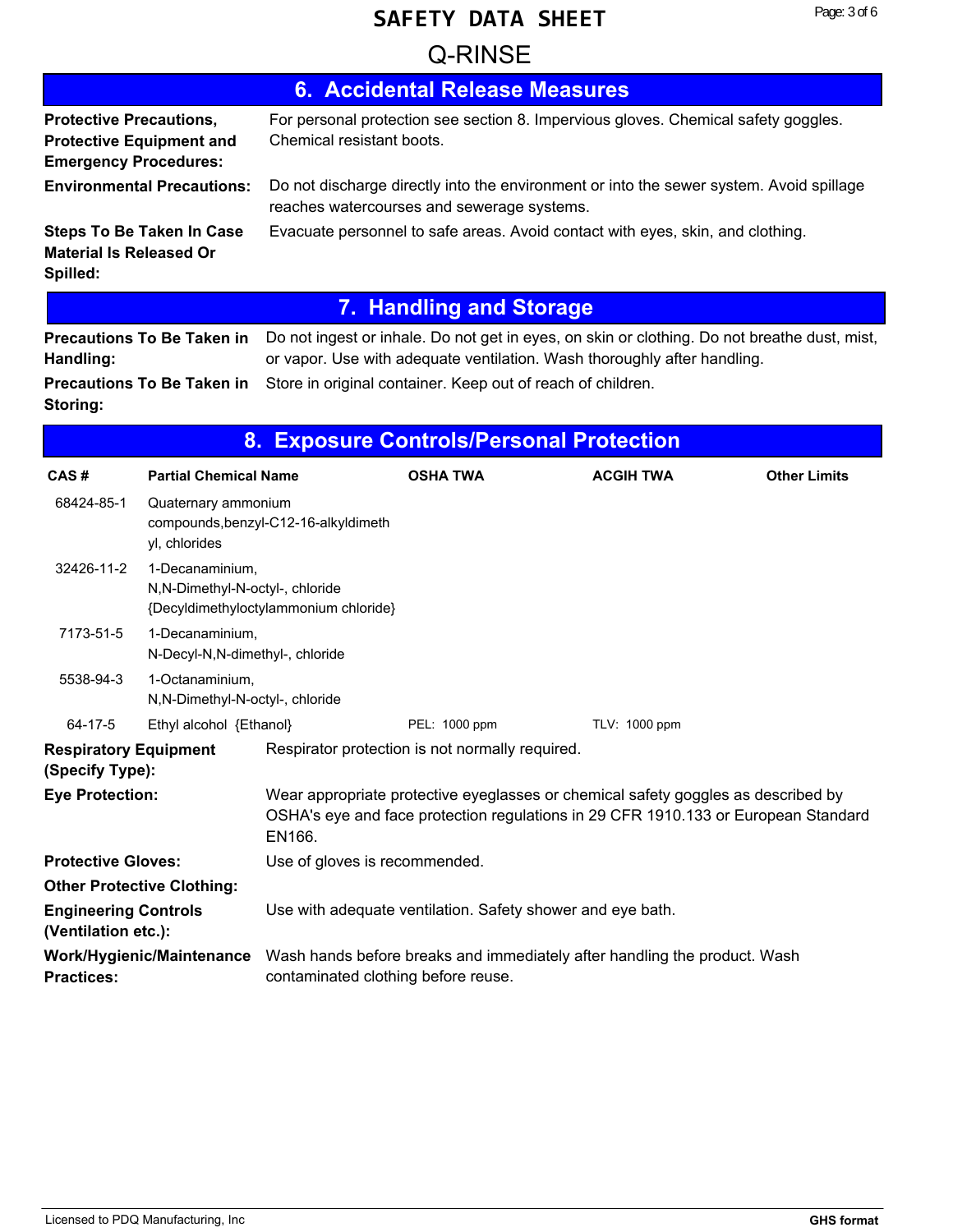# **Example 20: CONSERVANCE**

|                                                             | 9. Physical and Chemical Properties                                                             |
|-------------------------------------------------------------|-------------------------------------------------------------------------------------------------|
| <b>Physical States:</b>                                     | [X] Liquid<br>$[$ ] Gas<br>[ ] Solid                                                            |
| <b>Appearance and Odor:</b>                                 | Clear red liquid                                                                                |
|                                                             | sweetish odor.                                                                                  |
| <b>Freezing Point:</b>                                      | ~0.00~C                                                                                         |
| <b>Boiling Point:</b>                                       | $~100.00$ C                                                                                     |
| <b>Decomposition Temperature: NA</b>                        |                                                                                                 |
| <b>Autoignition Pt:</b>                                     |                                                                                                 |
| <b>Flash Pt:</b>                                            | 0.00 F                                                                                          |
| <b>Explosive Limits:</b>                                    | LEL:<br>UEL:                                                                                    |
| Specific Gravity (Water = 1):                               | $0.979 - 0.999$<br>at 20.0 C                                                                    |
| Vapor Pressure (vs. Air or                                  | 17.5 MM_HG at 20.0 C                                                                            |
| $mm Hg$ ):                                                  |                                                                                                 |
| Vapor Density (vs. Air = 1):                                | NA                                                                                              |
| <b>Evaporation Rate:</b>                                    | ~ 1 (H2O=1)                                                                                     |
| <b>Solubility in Water:</b>                                 | Complete                                                                                        |
| <b>Saturated Vapor</b>                                      | NA                                                                                              |
| <b>Concentration:</b>                                       |                                                                                                 |
| <b>Viscosity:</b>                                           | Water thin                                                                                      |
| pH:                                                         | $5.0 - 8.0 - (2.00 - 0.25)$                                                                     |
| <b>Percent Volatile:</b>                                    | > 85.0 % by weight.                                                                             |
| VOC / Volume:                                               | 0.0000 G/L                                                                                      |
|                                                             | <b>10. Stability and Reactivity</b>                                                             |
| Stability:                                                  | Stable [X]<br>Unstable [ ]                                                                      |
| <b>Conditions To Avoid -</b>                                | Avoid contact with acids, reducing agents, oxidizers, nitrogen oxides, amines, ammonia          |
| Instability:                                                | or other nitrogen containing compounds.                                                         |
| Incompatibility - Materials To Chlorine Bleach.             |                                                                                                 |
| Avoid:                                                      |                                                                                                 |
| <b>Byproducts:</b>                                          | Hazardous Decomposition or hydrogen chloride. Carbon dioxide, Carbon monoxide, nitrogen oxides. |
| <b>Possibility of Hazardous</b>                             | Will not occur [X]<br>Will occur [ ]                                                            |
| <b>Reactions:</b>                                           |                                                                                                 |
| <b>Conditions To Avoid -</b><br><b>Hazardous Reactions:</b> |                                                                                                 |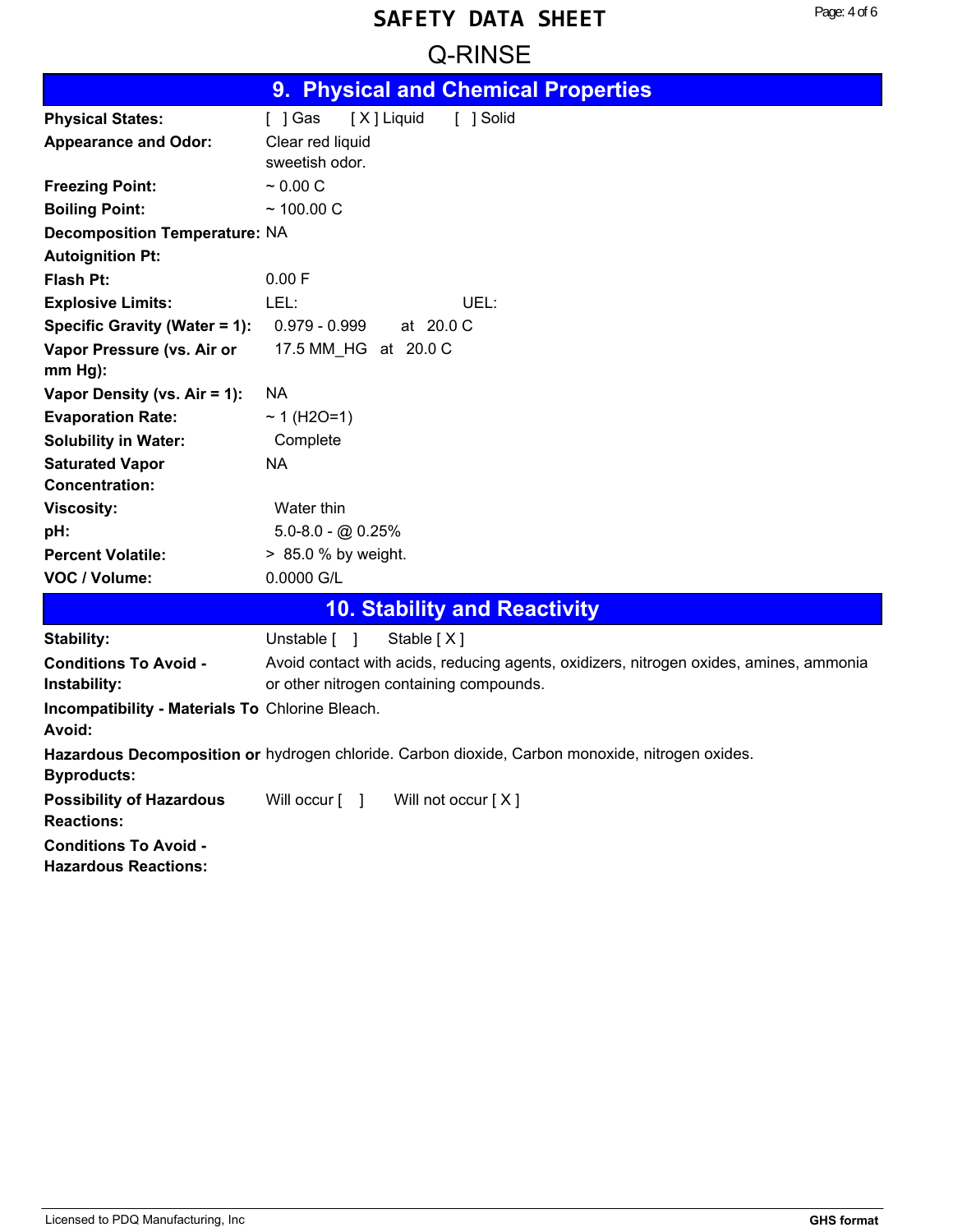# **Example 20: CONSERVANCE**

## **11. Toxicological Information**

| <b>Toxicological Information:</b> |                                                                                          |            |             |              |             |
|-----------------------------------|------------------------------------------------------------------------------------------|------------|-------------|--------------|-------------|
| CAS#                              | <b>Hazardous Components (Chemical Name)</b>                                              | <b>NTP</b> | <b>IARC</b> | <b>ACGIH</b> | <b>OSHA</b> |
| 68424-85-1                        | Quaternary ammonium<br>compounds, benzyl-C12-16-alkyldimethyl, chlorides                 | n.a.       | n.a.        | n.a.         | n.a.        |
| 32426-11-2                        | 1-Decanaminium, N,N-Dimethyl-N-octyl-, chloride<br>{Decyldimethyloctylammonium chloride} | n.a.       | n.a.        | n.a.         | n.a.        |
| 7173-51-5                         | 1-Decanaminium, N-Decyl-N, N-dimethyl-, chloride                                         | n.a.       | n.a.        | n.a.         | n.a.        |
| 5538-94-3                         | 1-Octanaminium, N,N-Dimethyl-N-octyl-, chloride                                          | n.a.       | n.a.        | n.a.         | n.a.        |
| 64-17-5                           | Ethyl alcohol {Ethanol}                                                                  | n.a.       | 1           | A4           | n.a.        |
|                                   |                                                                                          |            |             |              |             |

## **12. Ecological Information**

**General Ecological** Toxic to aquatic life.

#### **Information:**

## **13. Disposal Considerations**

**Waste Disposal Method:**

Avoid release to the environment. Avoid spillage reaches watercourses and sewerage systems. Keep only in original container. Observe all federal, state, and local environmental regulations. Dispose of contents/container to ...

### **14. Transport Information**

#### **LAND TRANSPORT (US DOT):**

**DOT Proper Shipping Name:** Disinfectants, liquid, corrosive n.o.s. (Contains Alkylbenzyl Ammonium Chloride) **DOT Hazard Class:** 8 **8** CORROSIVE **UN/NA Number:** UN1903 **Packing Group:** II